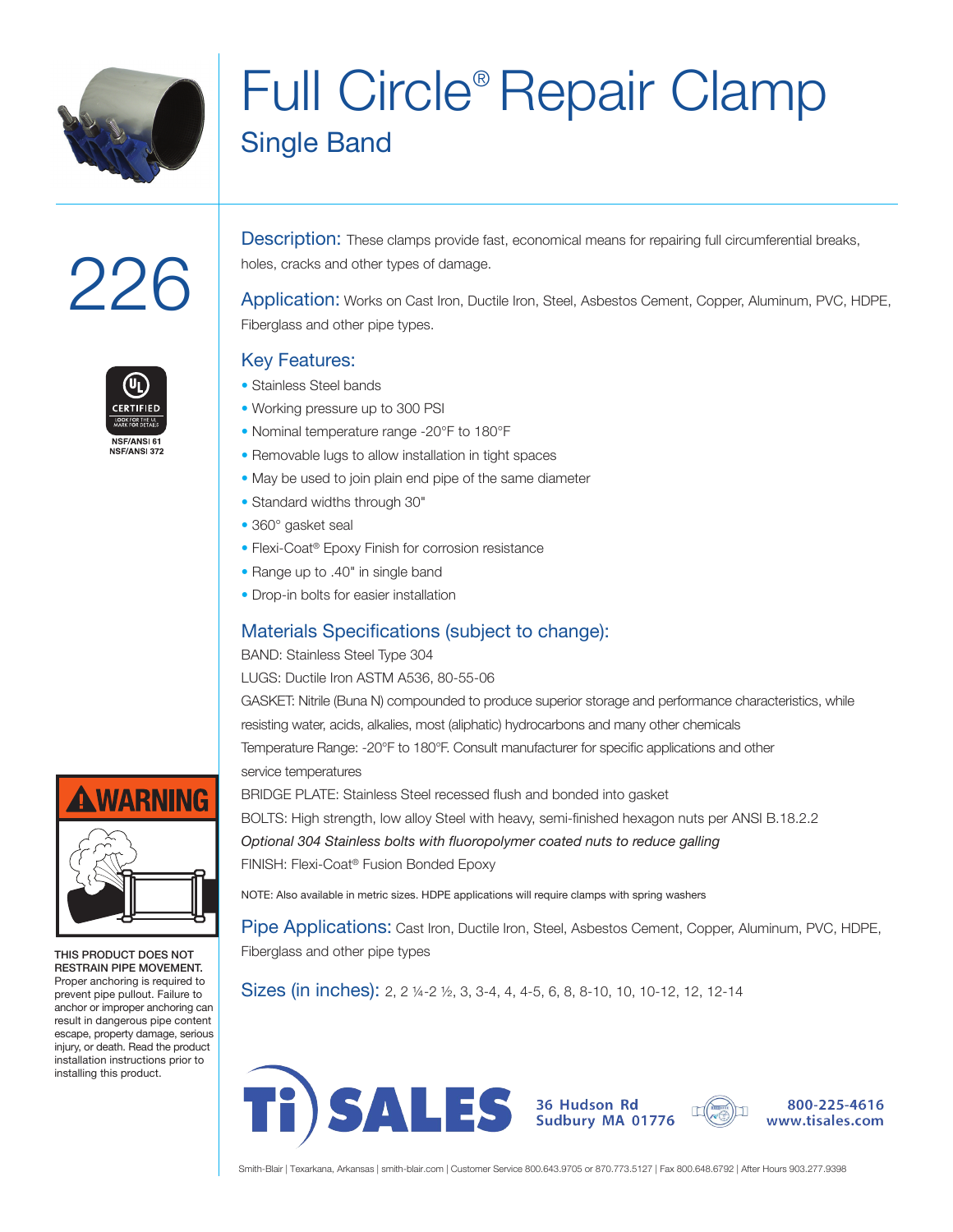

# Full Circle® Repair Clamp Single Band

|                                                | <b>STANDARD</b>                    |                               |                            | <b>W/LOW ALLOY BOLTS</b><br>& NUTS | <b>W/STAINLESS STEEL</b><br><b>BOLTS &amp; NUTS</b> | <b>METRIC</b>                    |                                   |                           |                                 |
|------------------------------------------------|------------------------------------|-------------------------------|----------------------------|------------------------------------|-----------------------------------------------------|----------------------------------|-----------------------------------|---------------------------|---------------------------------|
| <b>NOMINAL</b><br><b>SIZE</b><br><b>INCHES</b> | <b>O.D. RANGE</b><br><b>INCHES</b> | <b>WIDTH</b><br><b>INCHES</b> | WT.<br><b>EACH</b><br>LBS. | <b>CATALOG NUMBER</b>              | <b>CATALOG NUMBER</b>                               | <b>NOMINAL</b><br><b>SIZE MM</b> | O.D.<br><b>RANGE</b><br><b>MM</b> | <b>WIDTH</b><br><b>MM</b> | WT.<br><b>EACH</b><br><b>KG</b> |
|                                                |                                    | 7.5                           | 9                          | 226-00023807-000                   | 226-00023807-001                                    |                                  | 60-66                             | 190                       | 4.0                             |
| $\overline{2}$                                 |                                    | 10                            | 12                         | 226-00023810-000                   | 226-00023810-001                                    |                                  | 60-66                             | 254                       | 5.4                             |
|                                                | 2.35-2.63                          | 12.5                          | 15                         | 226-00023812-000                   | 226-00023812-001                                    | 50                               | 60-66                             | 317                       | 6.7                             |
|                                                |                                    | 15                            | 18                         | 226-00023815-000                   | 226-00023815-001                                    |                                  | 60-66                             | 381                       | 8.1                             |
|                                                |                                    | 7.5                           | 9                          | 226-00027507-000                   | 226-00027507-001                                    |                                  | 69-76                             | 190                       | 4.0                             |
|                                                |                                    | 10                            | 12                         | 226-00027510-000                   | 226-00027510-001                                    |                                  | 69-76                             | 254                       | 5.4                             |
| $21/4 - 21/2$                                  | 2.70-3.00                          | 12.5                          | 15                         | 226-00027512-000                   | 226-00027512-001                                    | 65                               | 69-76                             | 317                       | 6.7                             |
|                                                |                                    | 15                            | 18                         | 226-00027515-000                   | 226-00027515-001                                    |                                  | 69-76                             | 381                       | 8.1                             |
|                                                |                                    | 7.5                           | 9                          | 226-00030007-000                   | 226-00030007-001                                    |                                  | 76-82                             | 190                       | 4.3                             |
|                                                |                                    | 10                            | 12                         | 226-00030010-000                   | 226-00030010-001                                    |                                  | 76-82                             | 254                       | 5.7                             |
| 3                                              | 2.97-3.25                          | 12.5                          | 15                         | 226-00030012-000                   | 226-00030012-001                                    | 65                               | 76-82                             | 317                       | 6.9                             |
|                                                |                                    | 15                            | 18                         | 226-00030015-000                   | 226-00030015-001                                    |                                  | 76-82                             | 381                       | 8.3                             |
|                                                |                                    | 7.5                           | 9                          | 226-00035007-000                   | 226-00035007-001                                    |                                  | 88-93                             | 190                       | 4.2                             |
|                                                |                                    | 10                            | 13                         | 226-00035010-000                   | 226-00035010-001                                    |                                  | 88-93                             | 254                       | 5.8                             |
| 3<br>3.46-3.70                                 | 12.5                               | 16                            | 226-00035012-000           | 226-00035012-001                   | 80                                                  | 88-93                            | 317                               | 7.1                       |                                 |
|                                                |                                    | 15                            | 18                         | 226-00035015-000                   | 226-00035015-001                                    |                                  | 88-93                             | 381                       | 8.5                             |
|                                                | $3.73 - 4.00$                      | 7.5                           | 9                          | 226-00037507-000                   | 226-00037507-001                                    | 80                               | 95-101                            | 190                       | 4.2                             |
|                                                |                                    | 10                            | 13                         | 226-00037510-000                   | 226-00037510-001                                    |                                  | 95-101                            | 254                       | 5.8                             |
| $3 - 4$                                        |                                    | 12.5                          | 16                         | 226-00037512-000                   | 226-00037512-001                                    |                                  | 95-101                            | 317                       | 7.1                             |
|                                                |                                    | 15                            | 18                         | 226-00037515-000                   | 226-00037515-001                                    |                                  | 95-101                            | 381                       | 8.5                             |
|                                                |                                    | 7.5                           | 9                          | 226-00040007-000                   | 226-00040007-001                                    |                                  | 101-107                           | 190                       | 4.2                             |
|                                                |                                    | 10                            | 13                         | 226-00040010-000                   | 226-00040010-001                                    |                                  | 101-107                           | 254                       | 5.8                             |
| $3 - 4$                                        | 3.96-4.25                          | 12.5                          | 16                         | 226-00040012-000                   | 226-00040012-001                                    | 80-100                           | 101-107                           | 317                       | 7.1                             |
|                                                |                                    | 15                            | 18                         | 226-00040015-000                   | 226-00040015-001                                    |                                  | 101-107                           | 381                       | 8.5                             |
|                                                |                                    | 7.5                           | 10                         | 226-00045007-000                   | 226-00045007-001                                    |                                  | 114-120                           | 190                       | 4.4                             |
|                                                |                                    | 10                            | 13                         | 226-00045010-000                   | 226-00045010-001                                    |                                  | 114-120                           | 254                       | 6.0                             |
| 4                                              | 4.45-4.73                          | 12.5                          | 16                         | 226-00045012-000                   | 226-00045012-001                                    | 100                              | 114-120                           | 317                       | 7.3                             |
|                                                |                                    | 15                            | 19                         | 226-00045015-000                   | 226-00045015-001                                    |                                  | 114-120                           | 381                       | 8.7                             |
|                                                |                                    | 7.5                           | 11                         | 226-00048007-000                   | 226-00048007-001                                    |                                  | 121-130                           | 190                       | 4.8                             |
|                                                |                                    | 10                            | 15                         | 226-00048010-000                   | 226-00048010-001                                    |                                  | 121-130                           | 254                       | 6.7                             |
|                                                |                                    | 12.5                          | 18                         | 226-00048012-000                   | 226-00048012-001                                    | 100                              | 121-130                           | 317                       | 8.1                             |
| 4                                              | 4.74-5.14                          | 15                            | 21                         | 226-00048015-000                   | 226-00048015-001                                    |                                  | 121-130                           | 381                       | 9.6                             |
|                                                |                                    | 20                            | 28                         | 226-00048020-000                   | 226-00048020-001                                    |                                  | 121-130                           | 508                       | 12.8                            |
|                                                |                                    | 25                            | 35                         | 226-00048025-000                   | 226-00048025-001                                    |                                  | 121-130                           | 635                       | 16.1                            |
|                                                |                                    | 30                            | 41                         | 226-00048030-000                   | 226-00048030-001                                    |                                  | 121-130                           | 762                       | 19.0                            |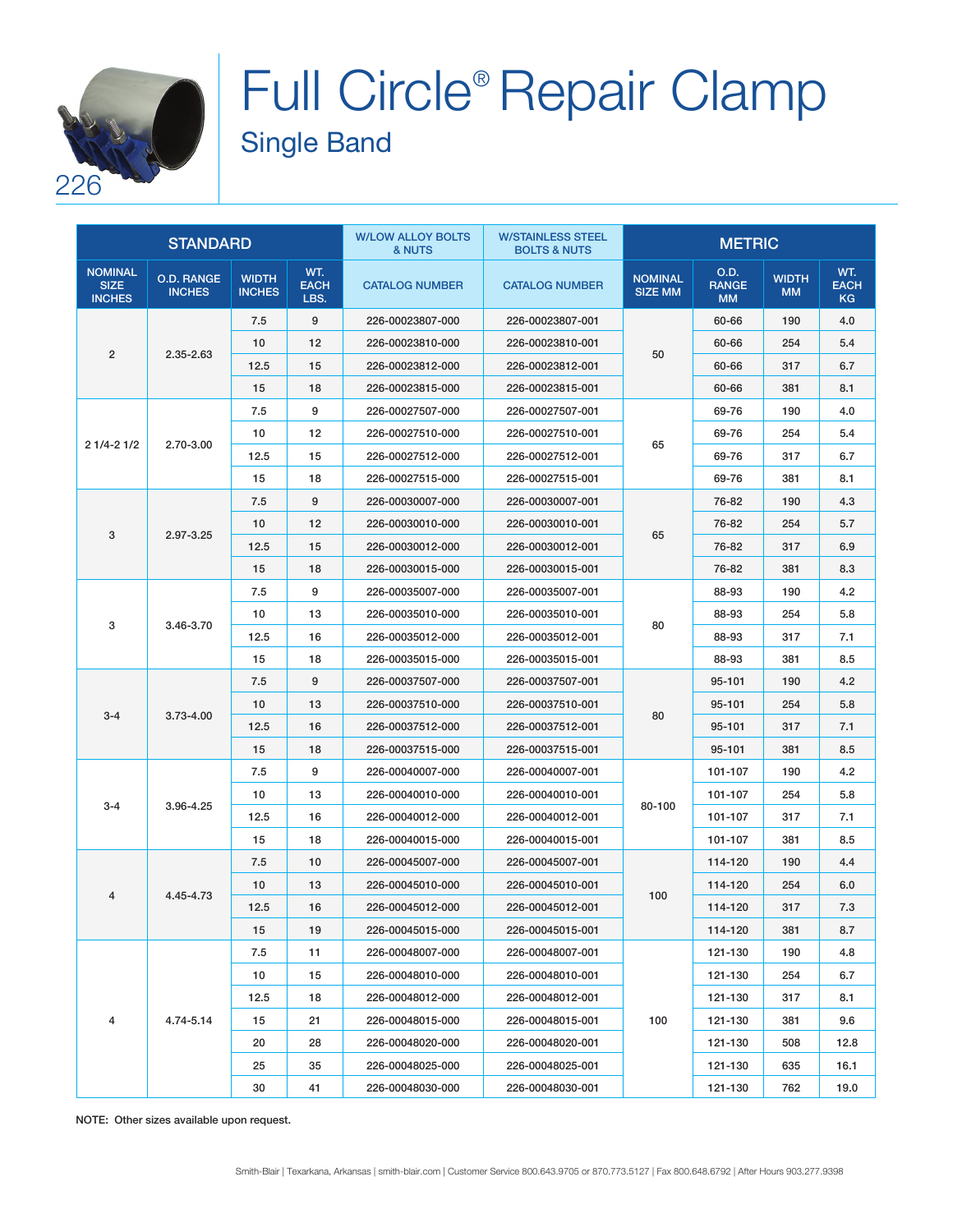|                                                | <b>STANDARD</b>                    |                               |                            | <b>W/LOW ALLOY BOLTS</b><br>& NUTS | <b>W/STAINLESS STEEL</b><br><b>BOLTS &amp; NUTS</b> |                                  | <b>METRIC</b>                     |                           |                                 |
|------------------------------------------------|------------------------------------|-------------------------------|----------------------------|------------------------------------|-----------------------------------------------------|----------------------------------|-----------------------------------|---------------------------|---------------------------------|
| <b>NOMINAL</b><br><b>SIZE</b><br><b>INCHES</b> | <b>O.D. RANGE</b><br><b>INCHES</b> | <b>WIDTH</b><br><b>INCHES</b> | WT.<br><b>EACH</b><br>LBS. | <b>CATALOG NUMBER</b>              | <b>CATALOG NUMBER</b>                               | <b>NOMINAL</b><br><b>SIZE MM</b> | O.D.<br><b>RANGE</b><br><b>MM</b> | <b>WIDTH</b><br><b>MM</b> | WT.<br><b>EACH</b><br><b>KG</b> |
|                                                |                                    | 7.5                           | 11                         | 226-00050007-000                   | 226-00050007-001                                    |                                  | 126-135                           | 190                       | 4.9                             |
|                                                |                                    | 10                            | 14                         | 226-00050010-000                   | 226-00050010-001                                    |                                  | 126-135                           | 254                       | 6.5                             |
|                                                |                                    | 12.5                          | 17                         | 226-00050012-000                   | 226-00050012-001                                    | 100                              | 126-135                           | 317                       | 8.0                             |
| $4 - 5$                                        | 4.95-5.35                          | 15                            | 21                         | 226-00050015-000                   | 226-00050015-001                                    |                                  | 126-135                           | 381                       | 9.7                             |
|                                                |                                    | 20                            | 28                         | 226-00050020-000                   | 226-00050020-001                                    |                                  | 126-135                           | 508                       | 12.9                            |
|                                                |                                    | 25                            | 35                         | 226-00050025-000                   | 226-00050025-001                                    |                                  | 126-135                           | 635                       | 16.2                            |
|                                                |                                    | 30                            | 42                         | 226-00050030-000                   | 226-00050030-001                                    |                                  | 126-135                           | 762                       | 19.4                            |
|                                                |                                    | 7.5                           | 11                         | 226-00052507-000                   | 226-00052507-001                                    |                                  | 133-142                           | 190                       | 4.9                             |
|                                                |                                    | 10                            | 15                         | 226-00052510-000                   | 226-00052510-001                                    |                                  | 133-142                           | 254                       | 6.7                             |
|                                                |                                    | 12.5                          | 18                         | 226-00052512-000                   | 226-00052512-001                                    |                                  | 133-142                           | 317                       | 8.2                             |
| $4 - 5$                                        | 5.22-5.62                          | 15                            | 22                         | 226-00052515-000                   | 226-00052515-001                                    | 125                              | 133-142                           | 381                       | 9.9                             |
|                                                |                                    | 20                            | 29                         | 226-00052520-000                   | 226-00052520-001                                    |                                  | 133-142                           | 508                       | 13.2                            |
|                                                |                                    | 25                            | 36                         | 226-00052525-000                   | 226-00052525-001                                    |                                  | 133-142                           | 635                       | 16.5                            |
|                                                |                                    | 7.5                           | 11                         | 226-00060007-000                   | 226-00060007-001                                    |                                  | 152-161                           | 190                       | 5.0                             |
| 6<br>5.95-6.35                                 | 10                                 | 15                            | 226-00060010-000           | 226-00060010-001                   |                                                     | 152-161                          | 254                               | 7.0                       |                                 |
|                                                |                                    | 12.5                          | 18                         | 226-00060012-000                   | 226-00060012-001                                    | 125                              | 152-161                           | 317                       | 8.5                             |
|                                                |                                    | 15                            | 22                         | 226-00060015-000                   | 226-00060015-001                                    |                                  | 152-161                           | 381                       | 10.2                            |
|                                                |                                    | 20                            | 30                         | 226-00060020-000                   | 226-00060020-001                                    |                                  | 152-161                           | 508                       | 13.6                            |
|                                                |                                    | 25                            | 37                         | 226-00060025-000                   | 226-00060025-001                                    |                                  | 152-161                           | 635                       | 16.9                            |
|                                                | 30                                 | 44                            | 226-00060030-000           | 226-00060030-001                   |                                                     | 152-161                          | 762                               | 20.3                      |                                 |
|                                                |                                    | 7.5                           | 12                         | 226-00066307-000                   | 226-00066307-001                                    | 150                              | 167-176                           | 190                       | 5.3                             |
|                                                | 6.56-6.96                          | 10                            | 16                         | 226-00066310-000                   | 226-00066310-001                                    |                                  | 167-176                           | 254                       | 7.2                             |
|                                                |                                    | 12.5                          | 19                         | 226-00066312-000                   | 226-00066312-001                                    |                                  | 167-176                           | 317                       | 8.8                             |
| 6                                              |                                    | 15                            | 23                         | 226-00066315-000                   | 226-00066315-001                                    |                                  | 167-176                           | 381                       | 10.4                            |
|                                                |                                    | 20                            | 31                         | 226-00066320-000                   | 226-00066320-001                                    |                                  | 167-176                           | 508                       | 14.1                            |
|                                                |                                    | 25                            | 38                         | 226-00066325-000                   | 226-00066325-001                                    |                                  | 167-176                           | 635                       | 17.6                            |
|                                                |                                    | 30                            | 45                         | 226-00066330-000                   | 226-00066330-001                                    |                                  | 167-176                           | 762                       | 20.6                            |
|                                                |                                    | 7.5                           | 12                         | 226-00069007-000                   | 226-00069007-001                                    |                                  | 174-183                           | 190                       | 5.3                             |
|                                                |                                    | 10                            | 16                         | 226-00069010-000                   | 226-00069010-001                                    | 150                              | 174-183                           | 254                       | 7.2                             |
|                                                |                                    | 12.5                          | 19                         | 226-00069012-000                   | 226-00069012-001                                    |                                  | 174-183                           | 317                       | 8.9                             |
| 6                                              | 6.84-7.24                          | 15                            | 23                         | 226-00069015-000                   | 226-00069015-001                                    |                                  | 174-183                           | 381                       | 10.5                            |
|                                                |                                    | 20                            | 31                         | 226-00069020-000                   | 226-00069020-001                                    |                                  | 174-183                           | 508                       | 14.0                            |
|                                                |                                    | 25                            | 39                         | 226-00069025-000                   | 226-00069025-001                                    |                                  | 174-183                           | 635                       | 17.5                            |
|                                                |                                    | 30                            | 46                         | 226-00069030-000                   | 226-00069030-001                                    |                                  | 174-183                           | 762                       | 21.0                            |
|                                                |                                    | 7.5                           | 12                         | 226-00071007-000                   | 226-00071007-001                                    |                                  | 180-189                           | 190                       | 5.3                             |
|                                                |                                    | 10                            | 16                         | 226-00071010-000                   | 226-00071010-001                                    | 150                              | 180-189                           | 254                       | 7.2                             |
|                                                |                                    | 12.5                          | 19                         | 226-00071012-000                   | 226-00071012-001                                    |                                  | 180-189                           | 317                       | 8.9                             |
| 6                                              | 7.05-7.45                          | 15                            | 23                         | 226-00071015-000                   | 226-00071015-001                                    |                                  | 180-189                           | 381                       | 10.5                            |
|                                                |                                    | 20                            | 31                         | 226-00071020-000                   | 226-00071020-001                                    |                                  | 180-189                           | 508                       | 14.3                            |
|                                                |                                    | 25                            | 39                         | 226-00071025-000                   | 226-00071025-001                                    |                                  | 180-189                           | 635                       | 17.5                            |
|                                                |                                    | 30                            | 47                         | 226-00071030-000                   | 226-00071030-001                                    |                                  | 180-189                           | 762                       | 21.4                            |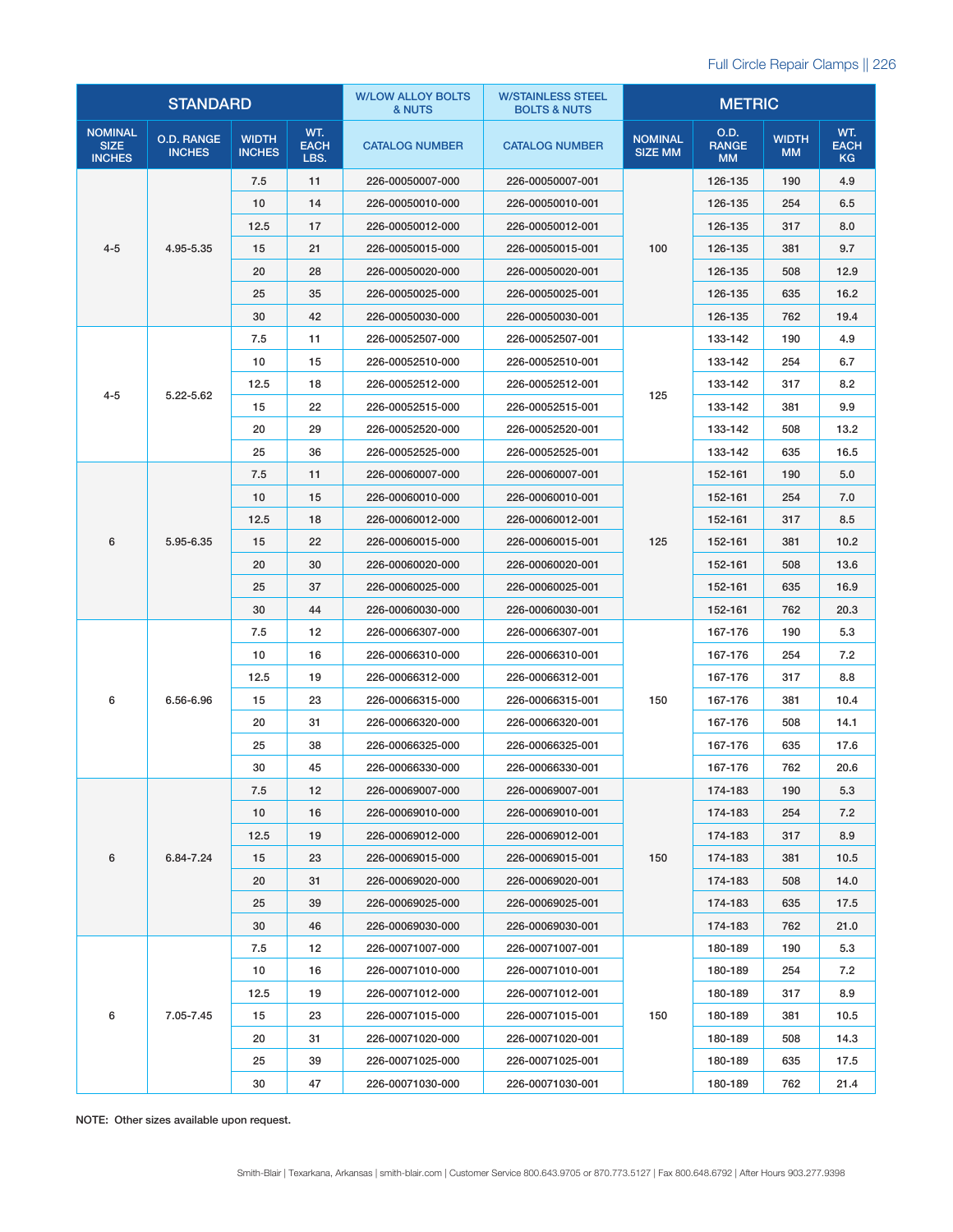|                                                | <b>STANDARD</b>                    |                               |                            | <b>W/LOW ALLOY BOLTS</b><br>& NUTS | <b>W/STAINLESS STEEL</b><br><b>BOLTS &amp; NUTS</b> | <b>METRIC</b>                    |                                   |                           |                          |
|------------------------------------------------|------------------------------------|-------------------------------|----------------------------|------------------------------------|-----------------------------------------------------|----------------------------------|-----------------------------------|---------------------------|--------------------------|
| <b>NOMINAL</b><br><b>SIZE</b><br><b>INCHES</b> | <b>O.D. RANGE</b><br><b>INCHES</b> | <b>WIDTH</b><br><b>INCHES</b> | WT.<br><b>EACH</b><br>LBS. | <b>CATALOG NUMBER</b>              | <b>CATALOG NUMBER</b>                               | <b>NOMINAL</b><br><b>SIZE MM</b> | O.D.<br><b>RANGE</b><br><b>MM</b> | <b>WIDTH</b><br><b>MM</b> | WT.<br><b>EACH</b><br>KG |
|                                                |                                    | 7.5                           | 12                         | 226-00074507-000                   | 226-00074507-001                                    |                                  | 190-199                           | 190                       | 5.5                      |
|                                                |                                    | 10                            | 16                         | 226-00074510-000                   | 226-00074510-001                                    |                                  | 190-199                           | 254                       | 7.3                      |
|                                                |                                    | 12.5                          | 20                         | 226-00074512-000                   | 226-00074512-001                                    |                                  | 190-199                           | 317                       | 9.1                      |
| 6                                              | 7.45-7.85                          | 15                            | 24                         | 226-00074515-000                   | 226-00074515-001                                    | 150                              | 190-199                           | 381                       | 10.9                     |
|                                                |                                    | 20                            | 32                         | 226-00074520-000                   | 226-00074520-001                                    |                                  | 190-199                           | 508                       | 14.5                     |
|                                                |                                    | 25                            | 40                         | 226-00074525-000                   | 226-00074525-001                                    |                                  | 190-199                           | 635                       | 18.2                     |
|                                                |                                    | 30                            | 47                         | 226-00074530-000                   | 226-00074530-001                                    |                                  | 190-199                           | 762                       | 21.8                     |
|                                                |                                    | 7.5                           | 12                         | 226-00080007-000                   | 226-00080007-001                                    |                                  | 202-212                           | 190                       | 5.5                      |
|                                                |                                    | 10                            | 16                         | 226-00080010-000                   | 226-00080010-001                                    |                                  | 202-212                           | 254                       | 7.3                      |
|                                                |                                    | 12.5                          | 20                         | 226-00080012-000                   | 226-00080012-001                                    |                                  | 202-212                           | 317                       | 9.1                      |
| 8                                              | 7.95-8.35                          | 15                            | 24                         | 226-00080015-000                   | 226-00080015-001                                    | 200                              | 202-212                           | 381                       | 10.9                     |
|                                                |                                    | 20                            | 32                         | 226-00080020-000                   | 226-00080020-001                                    |                                  | 202-212                           | 508                       | 14.5                     |
|                                                |                                    | 25                            | 41                         | 226-00080025-000                   | 226-00080025-001                                    |                                  | 202-212                           | 635                       | 18.2                     |
|                                                |                                    | 30                            | 49                         | 226-00080030-000                   | 226-00080030-001                                    |                                  | 202-212                           | 762                       | 21.8                     |
|                                                |                                    | 7.5                           | 13                         | 226-00086307-000                   | 226-00086307-001                                    |                                  | 217-277                           | 190                       | 6.1                      |
| 8<br>8.54-8.94                                 | 10                                 | 17                            | 226-00086310-000           | 226-00086310-001                   |                                                     | 217-277                          | 254                               | 7.9                       |                          |
|                                                |                                    | 12.5                          | 21                         | 226-00086312-000                   | 226-00086312-001                                    | 200                              | 217-277                           | 317                       | 9.6                      |
|                                                |                                    | 15                            | 25                         | 226-00086315-000                   | 226-00086315-001                                    |                                  | 217-277                           | 381                       | 11.4                     |
|                                                |                                    | 20                            | 34                         | 226-00086320-000                   | 226-00086320-001                                    |                                  | 217-277                           | 508                       | 15.5                     |
|                                                |                                    | 25                            | 42                         | 226-00086325-000                   | 226-00086325-001                                    |                                  | 217-277                           | 635                       | 18.6                     |
|                                                |                                    | 30                            | 50                         | 226-00086330-000                   | 226-00086330-001                                    |                                  | 217-277                           | 762                       | 23.2                     |
|                                                |                                    | 7.5                           | 13                         | 226-00090507-000                   | 226-00090507-001                                    | 200                              | 229-238                           | 190                       | 6.0                      |
|                                                | 8.99-9.39                          | 10                            | 17                         | 226-00090510-000                   | 226-00090510-001                                    |                                  | 229-238                           | 254                       | 8.0                      |
|                                                |                                    | 12.5                          | 21                         | 226-00090512-000                   | 226-00090512-001                                    |                                  | 229-238                           | 317                       | 9.8                      |
| 8                                              |                                    | 15                            | 25                         | 226-00090515-000                   | 226-00090515-001                                    |                                  | 229-238                           | 381                       | 11.6                     |
|                                                |                                    | 20                            | 35                         | 226-00090520-000                   | 226-00090520-001                                    |                                  | 229-238                           | 508                       | 15.9                     |
|                                                |                                    | 25                            | 43                         | 226-00090525-000                   | 226-00090525-001                                    |                                  | 229-238                           | 635                       | 19.9                     |
|                                                |                                    | 30                            | 50                         | 226-00090530-000                   | 226-00090530-001                                    |                                  | 229-238                           | 762                       | 22.8                     |
|                                                |                                    | 7.5                           | 13                         | 226-00094007-000                   | 226-00094007-001                                    |                                  | 236-245                           | 190                       | 6.1                      |
|                                                |                                    | 10                            | 17                         | 226-00094010-000                   | 226-00094010-001                                    |                                  | 236-245                           | 254                       | 8.0                      |
|                                                |                                    | 12.5                          | 22                         | 226-00094012-000                   | 226-00094012-001                                    | 200                              | 236-245                           | 317                       | 9.9                      |
| 8                                              | 9.27-9.67                          | 15                            | 25                         | 226-00094015-000                   | 226-00094015-001                                    |                                  | 236-245                           | 381                       | 11.6                     |
|                                                |                                    | 20                            | 35                         | 226-00094020-000                   | 226-00094020-001                                    |                                  | 236-245                           | 508                       | 16.0                     |
|                                                |                                    | 25                            | 43                         | 226-00094025-000                   | 226-00094025-001                                    |                                  | 236-245                           | 635                       | 19.9                     |
|                                                |                                    | 30                            | 52                         | 226-00094030-000                   | 226-00094030-001                                    |                                  | 236-245                           | 762                       | 23.9                     |
|                                                |                                    | 7.5                           | 14                         | 226-00100007-000                   | 226-00100007-001                                    |                                  | 247-256                           | 190                       | 6.2                      |
|                                                |                                    | 10                            | 17                         | 226-00100010-000                   | 226-00100010-001                                    | 225                              | 247-256                           | 254                       | 8.0                      |
|                                                |                                    | 12.5                          | 22                         | 226-00100012-000                   | 226-00100012-001                                    |                                  | 247-256                           | 317                       | 10.2                     |
| $8 - 10$                                       | 9.70-10.10                         | 15                            | 26                         | 226-00100015-000                   | 226-00100015-001                                    |                                  | 247-256                           | 381                       | 12.1                     |
|                                                |                                    | 20                            | 35                         | 226-00100020-000                   | 226-00100020-001                                    |                                  | 247-256                           | 508                       | 16.0                     |
|                                                |                                    | 25                            | 44                         | 226-00100025-000                   | 226-00100025-001                                    |                                  | 247-256                           | 635                       | 20.0                     |
|                                                |                                    | 30                            | 52                         | 226-00100030-000                   | 226-00100030-001                                    |                                  | 247-256                           | 762                       | 24.0                     |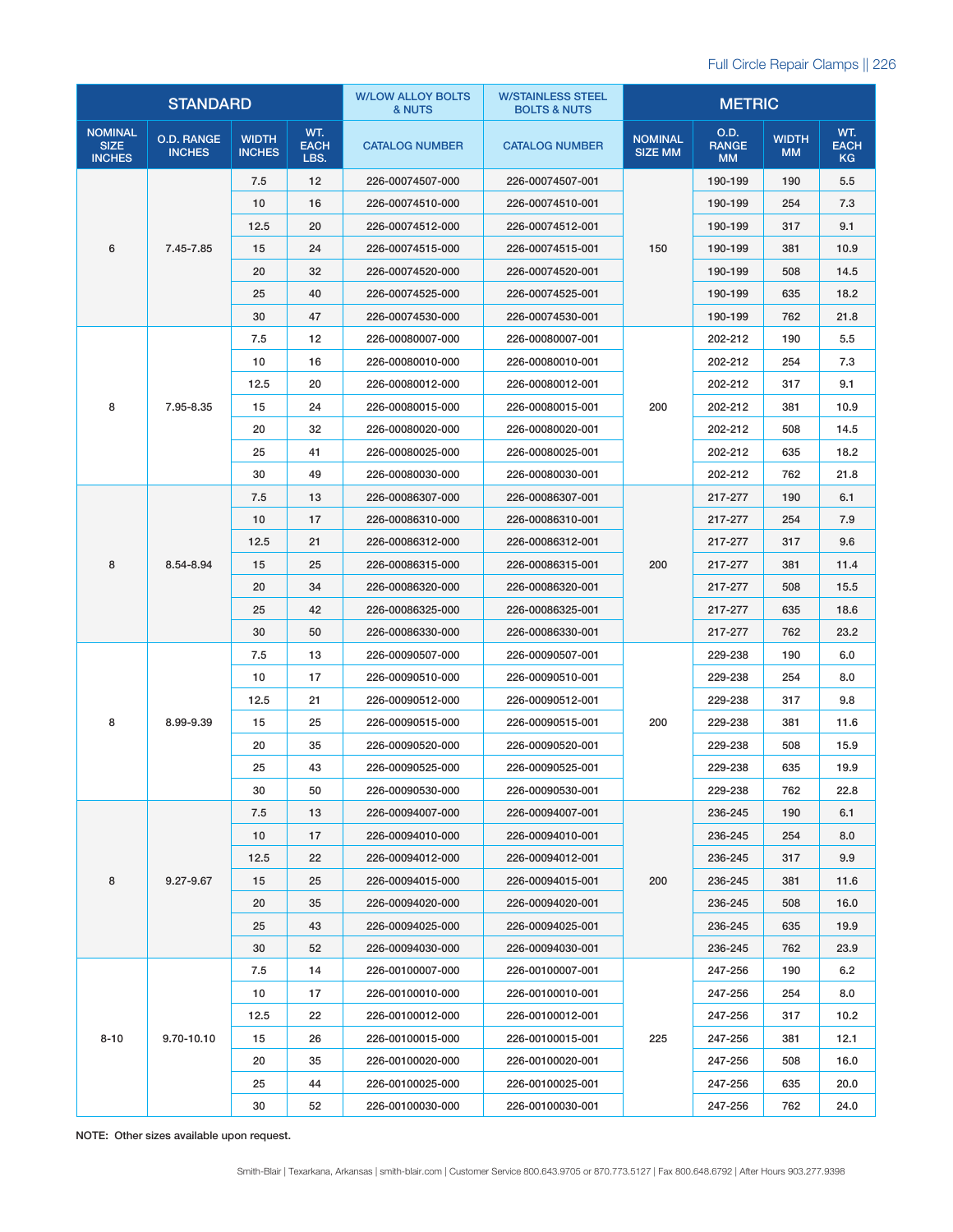|                                                | <b>STANDARD</b>                    |                               |                            | <b>W/LOW ALLOY BOLTS</b><br>& NUTS | <b>W/STAINLESS STEEL</b><br><b>BOLTS &amp; NUTS</b> | <b>METRIC</b>                    |                                   |                           |                                 |
|------------------------------------------------|------------------------------------|-------------------------------|----------------------------|------------------------------------|-----------------------------------------------------|----------------------------------|-----------------------------------|---------------------------|---------------------------------|
| <b>NOMINAL</b><br><b>SIZE</b><br><b>INCHES</b> | <b>O.D. RANGE</b><br><b>INCHES</b> | <b>WIDTH</b><br><b>INCHES</b> | WT.<br><b>EACH</b><br>LBS. | <b>CATALOG NUMBER</b>              | <b>CATALOG NUMBER</b>                               | <b>NOMINAL</b><br><b>SIZE MM</b> | O.D.<br><b>RANGE</b><br><b>MM</b> | <b>WIDTH</b><br><b>MM</b> | WT.<br><b>EACH</b><br><b>KG</b> |
|                                                |                                    | 7.5                           | 14                         | 226-00107507-000                   | 226-00107507-001                                    |                                  | 271-280                           | 190                       | 6.4                             |
|                                                |                                    | 10                            | 19                         | 226-00107510-000                   | 226-00107510-001                                    | 250                              | 271-280                           | 254                       | 8.7                             |
|                                                |                                    | 12.5                          | 23                         | 226-00107512-000                   | 226-00107512-001                                    |                                  | 271-280                           | 317                       | 10.6                            |
| 10                                             | 10.64-11.04                        | 15                            | 27                         | 226-00107515-000                   | 226-00107515-001                                    |                                  | 271-280                           | 381                       | 12.3                            |
|                                                |                                    | 20                            | 36                         | 226-00107520-000                   | 226-00107520-001                                    |                                  | 271-280                           | 508                       | 16.5                            |
|                                                |                                    | 25                            | 45                         | 226-00107525-000                   | 226-00107525-001                                    |                                  | 271-280                           | 635                       | 20.7                            |
|                                                |                                    | 30                            | 54                         | 226-00107530-000                   | 226-00107530-001                                    |                                  | 271-280                           | 762                       | 24.9                            |
|                                                |                                    | 7.5                           | 14                         | 226-00111007-000                   | 226-00111007-001                                    |                                  | 281-290                           | 190                       | 6.4                             |
|                                                |                                    | 10                            | 19                         | 226-00111010-000                   | 226-00111010-001                                    |                                  | 281-290                           | 254                       | 8.6                             |
|                                                |                                    | 12.5                          | 23                         | 226-00111012-000                   | 226-00111012-001                                    |                                  | 281-290                           | 317                       | 10.5                            |
| 10                                             | 11.04-11.44                        | 15                            | 28                         | 226-00111015-000                   | 226-00111015-001                                    | 250                              | 281-290                           | 381                       | 12.7                            |
|                                                |                                    | 20                            | 37                         | 226-00111020-000                   | 226-00111020-001                                    |                                  | 281-290                           | 508                       | 16.8                            |
|                                                |                                    | 25                            | 46                         | 226-00111025-000                   | 226-00111025-001                                    |                                  | 281-290                           | 635                       | 21.1                            |
|                                                |                                    | 30                            | 55                         | 226-00111030-000                   | 226-00111030-001                                    |                                  | 281-290                           | 762                       | 25.3                            |
|                                                |                                    | 7.5                           | 15                         | 226-00114007-000                   | 226-00114007-001                                    | 250                              | 289-298                           | 190                       | 6.8                             |
| 10                                             |                                    | 10                            | 19                         | 226-00114010-000                   | 226-00114010-001                                    |                                  | 289-298                           | 254                       | 8.6                             |
|                                                | 11.34-11.74                        | 12.5                          | 24                         | 226-00114012-000                   | 226-00114012-001                                    |                                  | 289-298                           | 317                       | 10.8                            |
|                                                |                                    | 15                            | 28                         | 226-00114015-000                   | 226-00114015-001                                    |                                  | 289-298                           | 381                       | 13.0                            |
|                                                |                                    | 20                            | 38                         | 226-00114020-000                   | 226-00114020-001                                    |                                  | 289-298                           | 508                       | 17.3                            |
|                                                |                                    | 25                            | 47                         | 226-00114025-000                   | 226-00114025-001                                    |                                  | 289-298                           | 635                       | 21.6                            |
|                                                |                                    | 30                            | 56                         | 226-00114030-000                   | 226-00114030-001                                    |                                  | 289-298                           | 762                       | 25.9                            |
|                                                | 11.75-12.15                        | 7.5                           | 14                         | 226-00117507-000                   | 226-00117507-001                                    |                                  | 299-308                           | 190                       | 6.6                             |
|                                                |                                    | 10                            | 20                         | 226-00117510-000                   | 226-00117510-001                                    |                                  | 299-308                           | 254                       | 9.0                             |
|                                                |                                    | 12.5                          | 24                         | 226-00117512-000                   | 226-00117512-001                                    |                                  | 299-308                           | 317                       | 10.9                            |
| 10                                             |                                    | 15                            | 28                         | 226-00117515-000                   | 226-00117515-001                                    | 250                              | 299-308                           | 381                       | 12.8                            |
|                                                |                                    | 20                            | 39                         | 226-00117520-000                   | 226-00117520-001                                    |                                  | 299-308                           | 508                       | 17.4                            |
|                                                |                                    | 25                            | 48                         | 226-00117525-000                   | 226-00117525-001                                    |                                  | 299-308                           | 635                       | 21.9                            |
|                                                |                                    | 30                            | 57                         | 226-00117530-000                   | 226-00117530-001                                    |                                  | 299-308                           | 762                       | 26.1                            |
|                                                |                                    | 7.5                           | 15                         | 226-00120007-000                   | 226-00120007-001                                    |                                  | 305-314                           | 190                       | 6.7                             |
|                                                |                                    | 10                            | 20                         | 226-00120010-000                   | 226-00120010-001                                    |                                  | 305-314                           | 254                       | 9.1                             |
|                                                |                                    | 12.5                          | 24                         | 226-00120012-000                   | 226-00120012-001                                    | 250-300                          | 305-314                           | 317                       | 11.2                            |
| $10-12$                                        | 12.00-12.40                        | 15                            | 29                         | 226-00120015-000                   | 226-00120015-001                                    |                                  | 305-314                           | 381                       | 13.4                            |
|                                                |                                    | 20                            | 39                         | 226-00120020-000                   | 226-00120020-001                                    |                                  | 305-314                           | 508                       | 17.8                            |
|                                                |                                    | 25                            | 49                         | 226-00120025-000                   | 226-00120025-001                                    |                                  | 305-314                           | 635                       | 22.3                            |
|                                                |                                    | 30                            | 58                         | 226-00120030-000                   | 226-00120030-001                                    |                                  | 305-314                           | 762                       | 26.8                            |
|                                                |                                    | 7.5                           | 16                         | 226-00127507-000                   | 226-00127507-001                                    |                                  | 321-330                           | 190                       | 7.2                             |
|                                                |                                    | 10                            | 20                         | 226-00127510-000                   | 226-00127510-001                                    |                                  | 321-330                           | 254                       | 9.3                             |
|                                                |                                    | 12.5                          | 25                         | 226-00127512-000                   | 226-00127512-001                                    |                                  | 321-330                           | 317                       | 11.5                            |
| 12                                             | 12.62-13.02                        | 15                            | 29                         | 226-00127515-000                   | 226-00127515-001                                    | 300                              | 321-330                           | 381                       | 13.3                            |
|                                                |                                    | 20                            | 40                         | 226-00127520-000                   | 226-00127520-001                                    |                                  | 321-330                           | 508                       | 18.3                            |
|                                                |                                    | 25                            | 50                         | 226-00127525-000                   | 226-00127525-001                                    |                                  | 321-330                           | 635                       | 22.9                            |
|                                                |                                    | 30                            | 60                         | 226-00127530-000                   | 226-00127530-001                                    |                                  | 321-330                           | 762                       | 27.5                            |